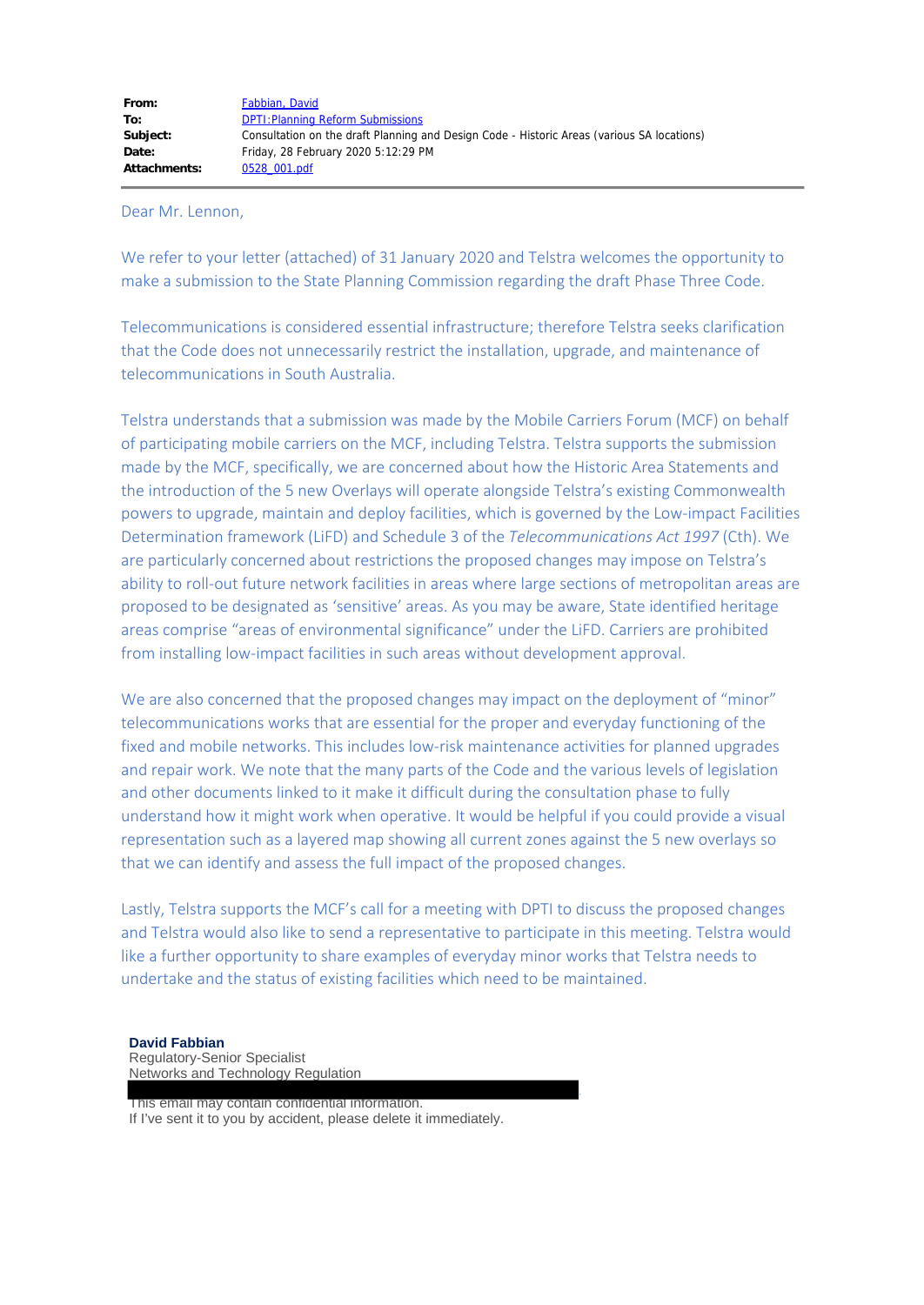

C\*24 Telstra Corporation Ltd. L 41 242 Exhibition St MELBOURNE VIC 3000 State Planning Commission

= =

- --

Level 5 50 Flinders Street Adelaide SA 5000

Adelaide SA 5001

31 January 2020

Dear Property Owner

## **Consultation on the draft Planning and Design Code - Historic Areas**

I am writing to you to explain how South Australia's draft Planning and Design Code will affect you as an owner of property that is currently located within a Historic Conservation Zone or similar area.

## **For your reference, we have enclosed with this letter a list of your properties that are affected by the proposed updates to the Planning and Design Code.**

South Australia's current planning system, which sets out planning zones and rules in 72 individual development plans, is being restructured and transitioned into a singular state-wide Planning and Design Code (the Code).

The Code is being implemented across the state in three phases and will be fully implemented by July 2020. Phase One is already operating in the outback areas of the State. Phase Two which covers the State's rural areas will go live in April 2020, followed by Phase Three which covers the State's urban areas in July 2020. More information about the draft Code can be found on the SA Planning Portal (www.saplanningportal.sa.gov.au}.

As we modernise South Australia's planning system, the State Planning Commission proposes to introduce five new 'Overlays' into the Code relating to heritage and character. These overlays include:

- State Heritage Area Overlay
- State Heritage Places Overlay
- Local Heritage Places Overlay
- Historic Area Overlay
- Character Area Overlay.

The proposed Overlays are intended to bring equality, fairness and consistency to the planning system, as well as to landowners, regardless of where they live.





~ **Government of South Australia (**

**TRANSPORT AND SOUTH**<br>Transport and Infrastructure Department of Planning,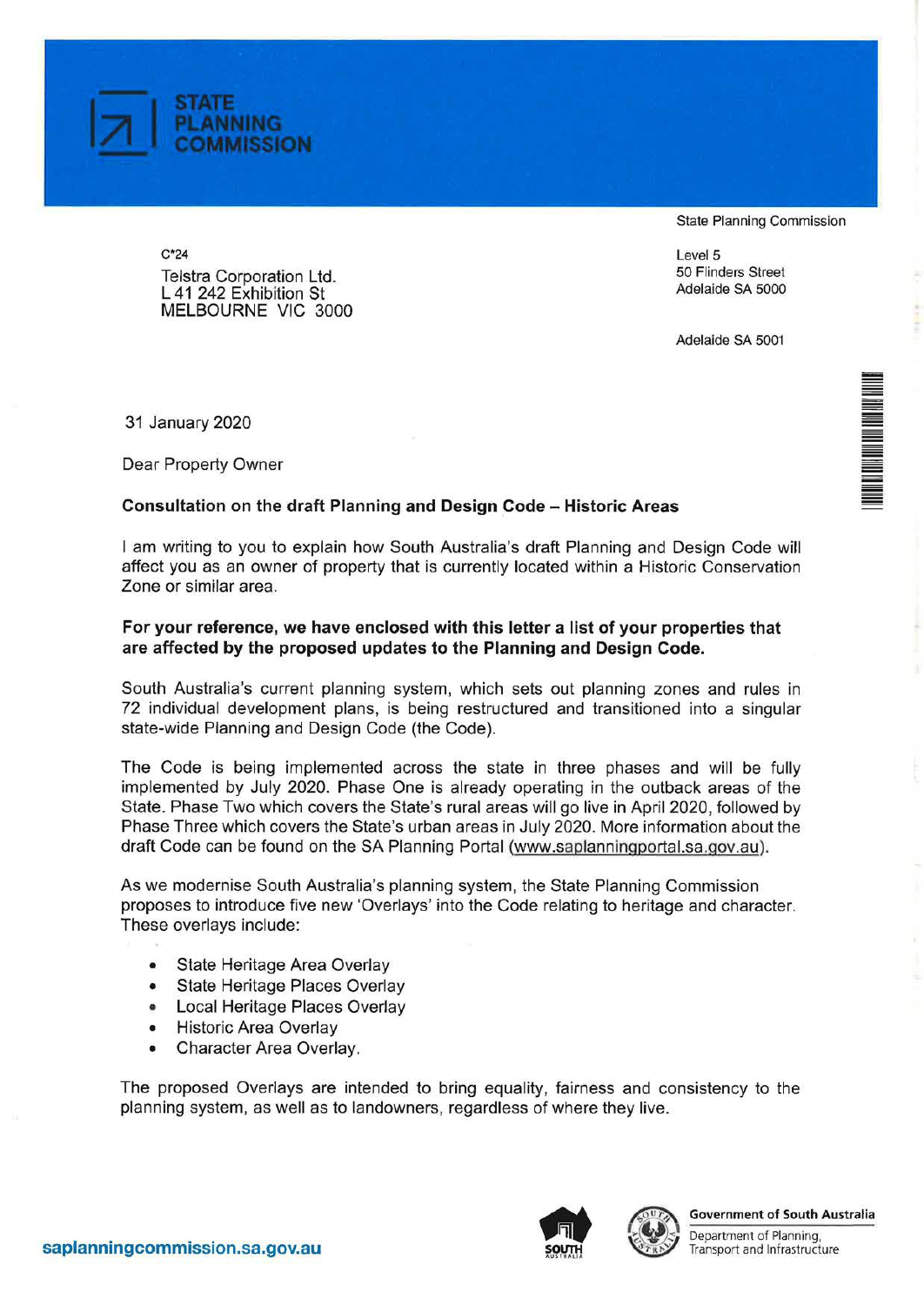

Currently there are around 140 different Historic Conservation zones and similar areas across the State, each containing a different set of rules and policies. Under the new planning system it is proposed all of these zones and areas will transition into the new 'Historic Area Overlay'. It is important to note that properties within a Historic Area Overlay will continue to be protected, as they currently are in Historic Conservation zones, with rules and policies that control demolition.

Under the new Historic Area Overlay you will be required, as you are now, to obtain approval to demolish a property located in a historic area. New applications for demolition will be assessed against a clear set of criteria described in the Overlay which includes such matters as a property's historic importance, its structural condition, as well as the viability of restoration.

The Commission is proposing the Historic Area Overlay be supported by 'Historic Area Statements' which identify the key historic features and characteristics relevant to each Historic Area. These Statements will help to clearly identify the key elements of local historic importance. Any proposal for new development in these areas will need to consider and respect these key historic features and characteristics.

For example, specific building materials, roof forms or architectural building styles may be identified in a 'Historic Area Statement' as important characteristics of an area, and should be appropriately reflected in new development.

Please note that while there is no fundamental change to the planning policy intent for historic areas, the policy wording or expression has changed and, as such, your feedback is sought.

The proposed Historic Area Statement that applies to your property, along with the draft Phase Three Code (including the new Heritage and Character Overlays) are now available on the SA Planning Portal for consultation until **28 February 2020.** 

I invite you to review this information to understand how these changes may affect you as a property owner, and should you wish, make a submission via the SA Planning Portal.

If you have any questions or require assistance, please contact the Department of Planning, Transport and Infrastructure Code Hotline on 1800 318 102 or via email DPTI.PlanningReform@sa.gov.au

Yours sincerely

liebrach her

**Michael Lennon Chair** State Planning Commission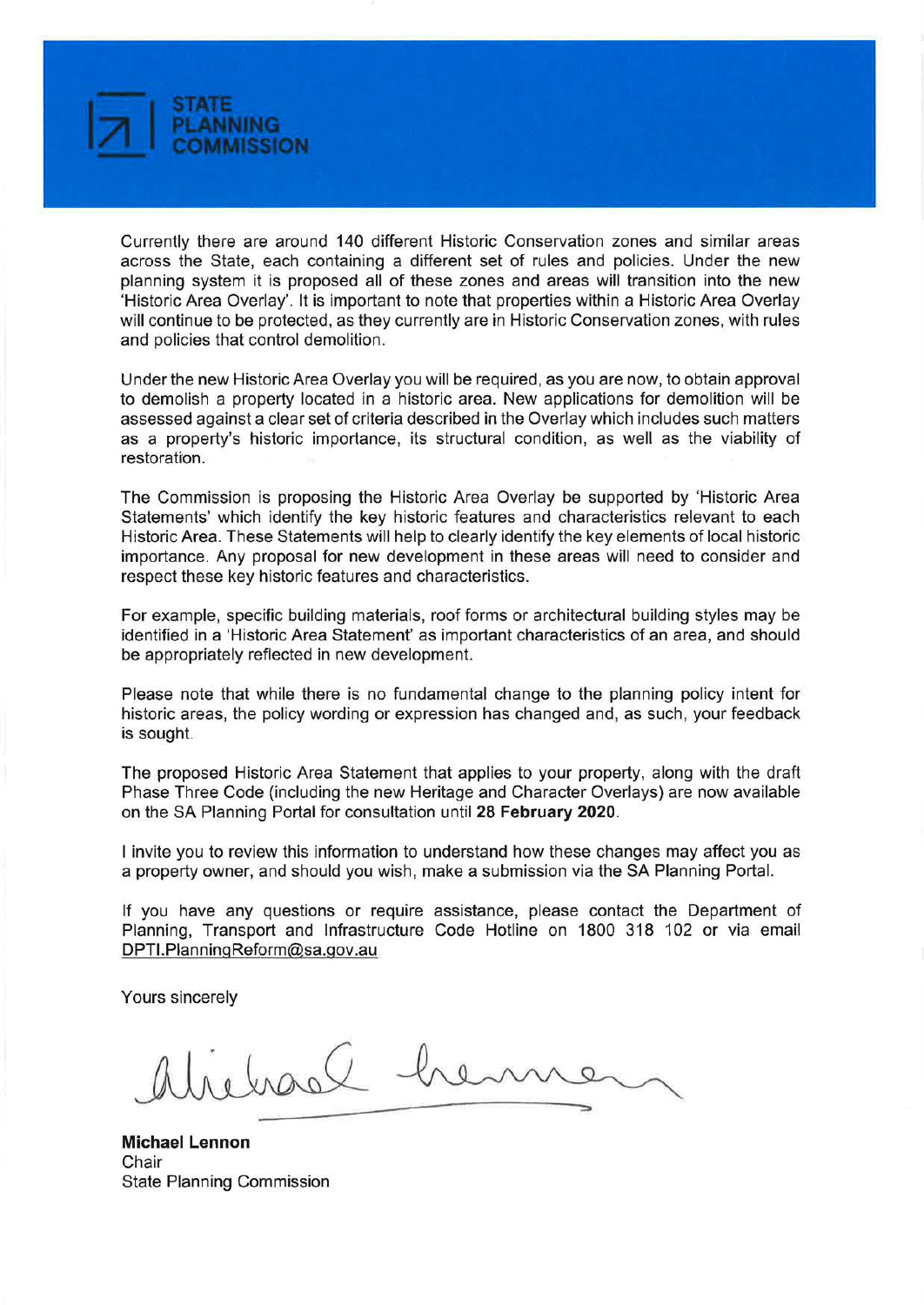

### **Your property** / **properties affected by the proposed Code are listed below.**

If you have any questions or require assistance, please contact the Department of Planning, Transport and Infrastructure Code Hotline on 1800 318 102 or via email DPTI.PlanningReform@sa.gov.au

#### **Property Address**

10 Wainhouse St, Torrensville 43 Princes St, Croydon 3 Auricht Rd, Hahndorf 2 Bellevue Pl, Unley Park The Parade, Kensington - LT 100 St Andrews Tee, Willunga - LT 529 Old Coach Rd, Kangarilla - LT 794 35 Hughes St N, Woodville 73 East Tce, Henley Beach 35 Commercial Rd, Strathalbyn 11 Grants Gully Rd, Clarendon 1011 Black Top Rd, One Tree Hill High St, Gawler- LT 201 043850 36A Venables St, Macclesfield Mount Barker Rd, Hahndorf - LT 66 F157201 39 -41 Hutchinson St, Mount Barker 244 Strathalbyn Rd, Mylor 87 Mawson Rd, Meadows

West Torrens Charles Sturt Mount Barker

**Council** 

**Unley** Norwood Payneham & St Peters Onkaparinga Onkaparinga Charles Sturt Charles Sturt Alexandrina Onkaparinga Playford **Gawler** Mount Barker Mount Barker Mount Barker Adelaide Hills Mount Barker

-